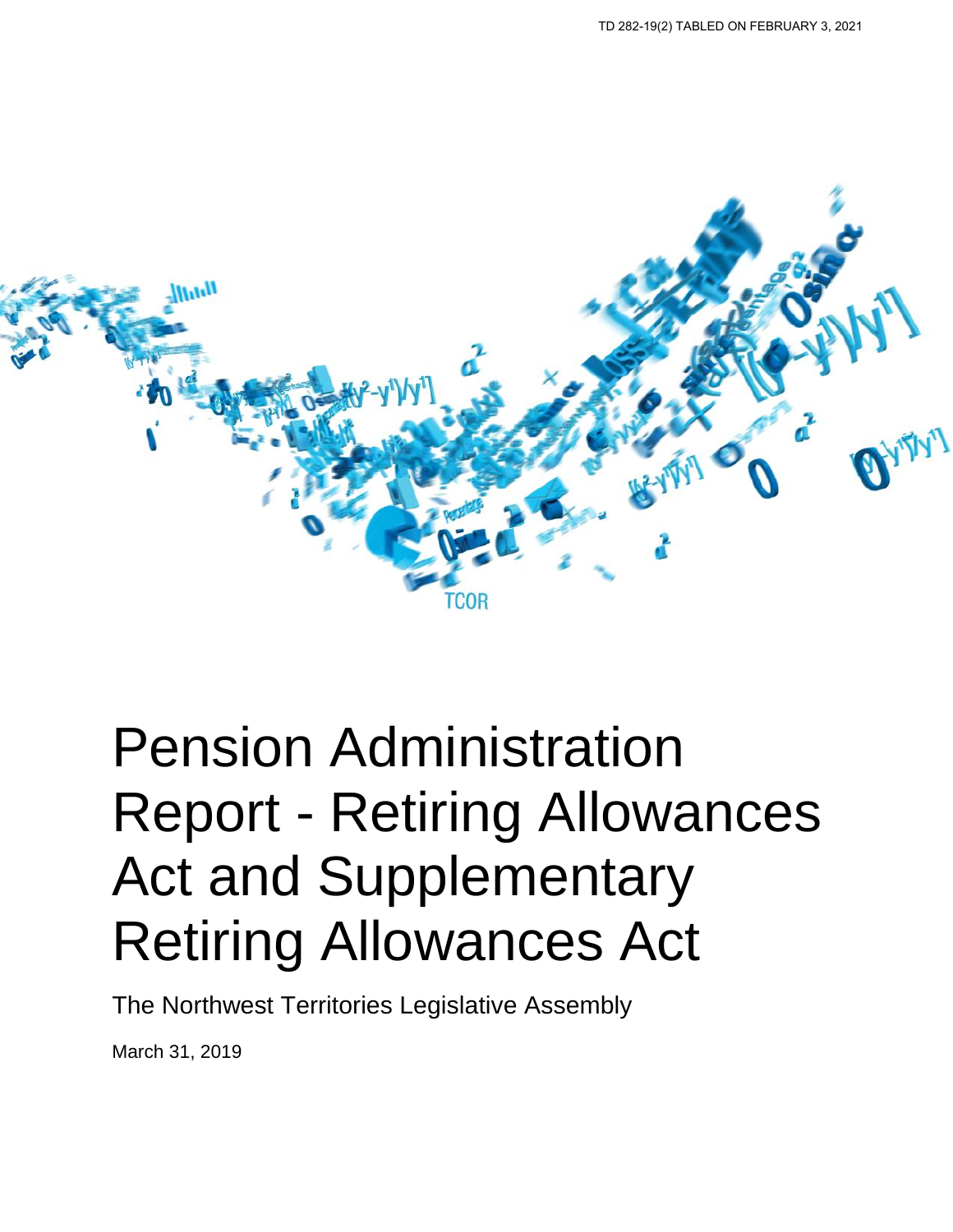# Table of Contents

| <b>About This Material</b>                    | 3  |
|-----------------------------------------------|----|
| <b>Membership Information</b>                 | 4  |
| <b>Asset Information</b>                      | 13 |
| <b>Appendix A - Summary of Positions</b>      | 17 |
| <b>Appendix B - Historical Interest Rates</b> | 19 |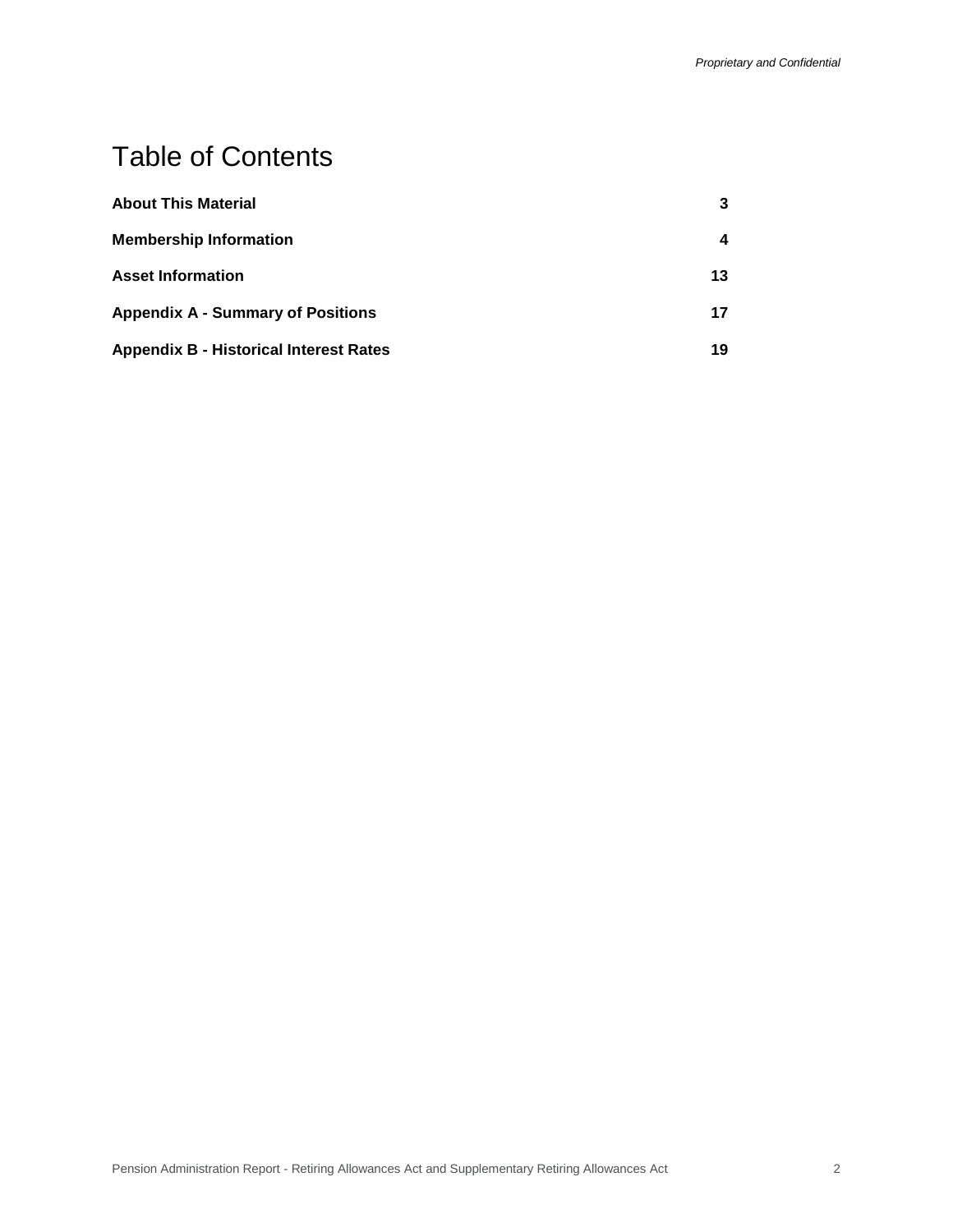# <span id="page-2-0"></span>About This Material

The Northwest Territories Legislative Assembly provides pension benefits to its elected members under the Legislative Assembly Retiring Allowances Act (RAA) and the Supplementary Retiring Allowances Act (SRAA). Section 21 of the RAA and section 11.1 of the SRAA require that a report on the administration of each Act be presented to the Assembly by the Board of Management each fiscal year.

This report summarizes the current active membership, inactive members and plan assets. An appendix to this report summarizes all of the positions held, past and present, of the current 19 members.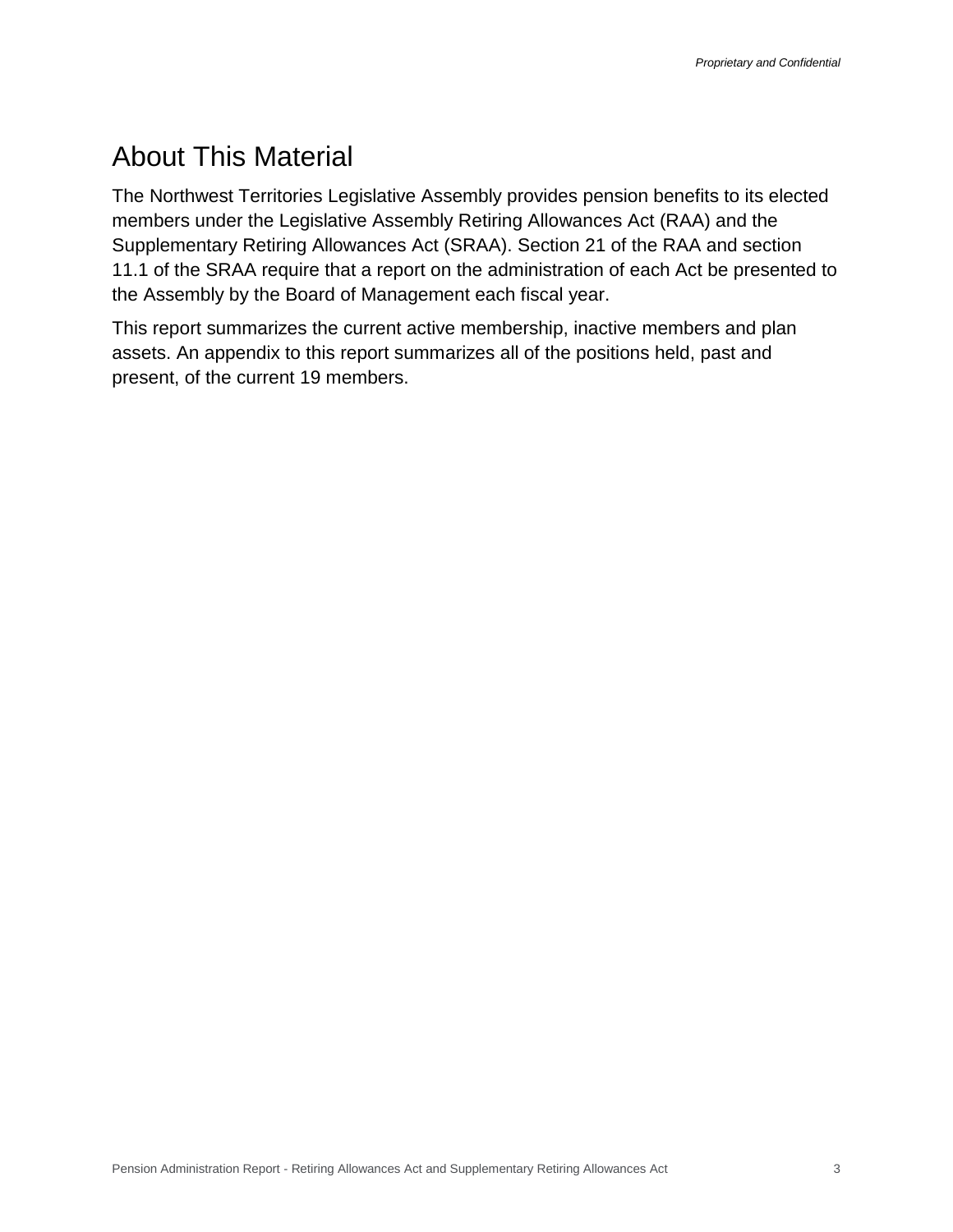# <span id="page-3-0"></span>Membership Information

### **Overview**

There are several categories of membership under the Act:

- Active members are the current elected Members of the Assembly;
- Deferred non–vested members are former Members of the Assembly who left prior to becoming eligible for a pension (vested). If they return to the Assembly and become vested, they will be eligible for their full pensions;
- Deferred vested pensioners are former active members who are entitled to a pension but have not yet commenced receiving it.
- **•** Pensioners are former members or survivors of former members who are currently in receipt of a pension.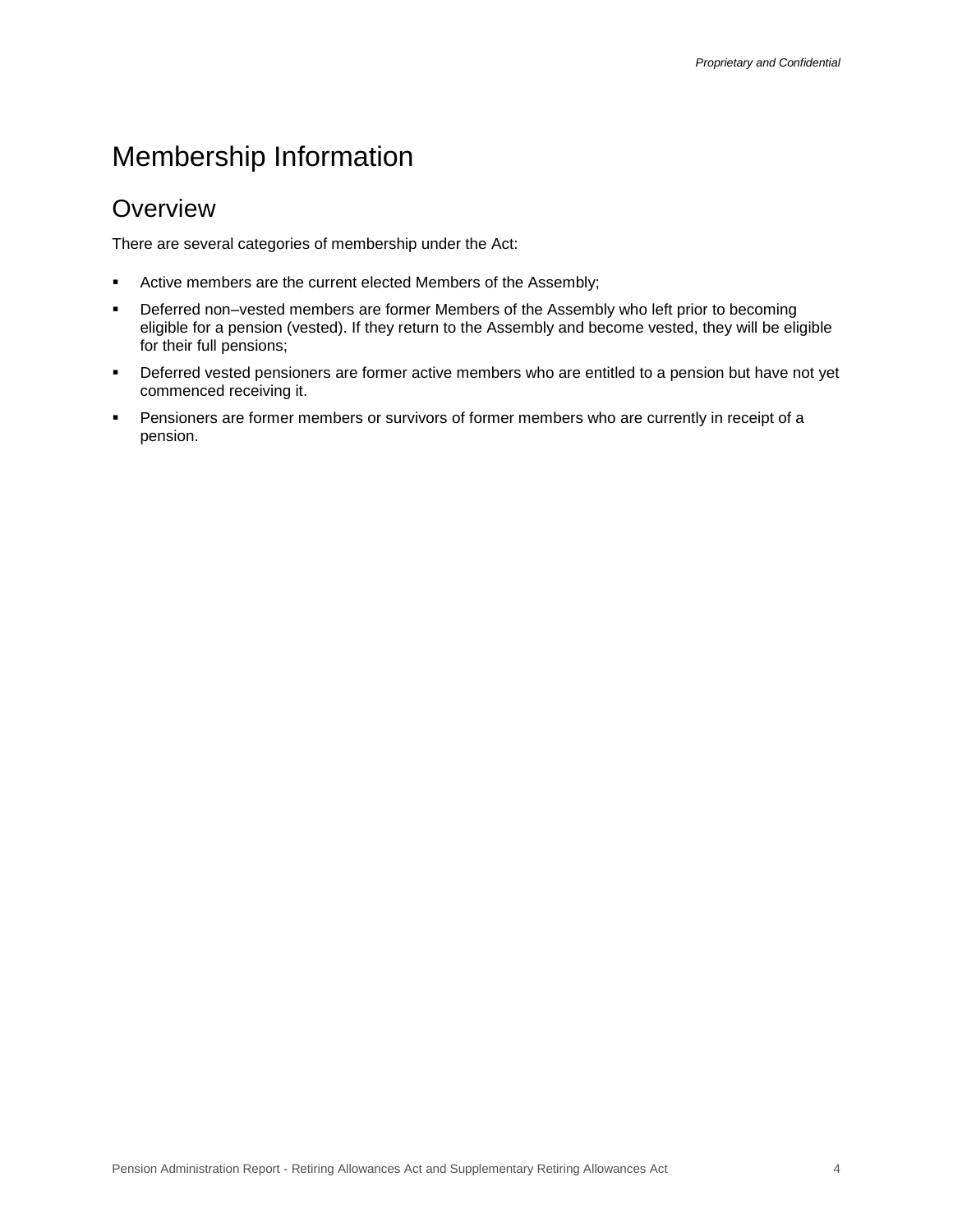The following table provides a reconciliation of the RAA Plan membership from April 1, 2018 to March 31, 2019:

### RAA

|                                                    | <b>Active</b> | <b>Deferred</b><br>Non-Vested<br><b>Members</b> | <b>Deferred</b><br><b>Vested</b><br><b>Pensioners</b> | <b>Pensioners</b> |
|----------------------------------------------------|---------------|-------------------------------------------------|-------------------------------------------------------|-------------------|
| Members at April 1, 2018                           | 19            | 13                                              | 3                                                     | 45                |
| <b>New Members</b>                                 |               |                                                 |                                                       |                   |
| <b>Retirements</b>                                 |               |                                                 |                                                       |                   |
| Terminations                                       |               |                                                 |                                                       |                   |
| Elected lump sum payment                           |               |                                                 |                                                       |                   |
| Elected deferred pension<br>٠                      |               |                                                 |                                                       |                   |
| Combination lump sum and<br>٠<br>temporary pension |               |                                                 |                                                       |                   |
| Non-Vested<br>٠                                    |               |                                                 |                                                       |                   |
| Deaths                                             |               |                                                 |                                                       |                   |
| No continuation of benefit                         |               |                                                 |                                                       |                   |
| Child benefit stopped<br>٠                         |               |                                                 |                                                       |                   |
| With survivor<br>٠                                 |               |                                                 |                                                       |                   |
| Survivor entitled to benefit<br>٠                  |               |                                                 |                                                       |                   |
| Members at March 31, 2019                          | 19            | 13                                              | 3                                                     | 45                |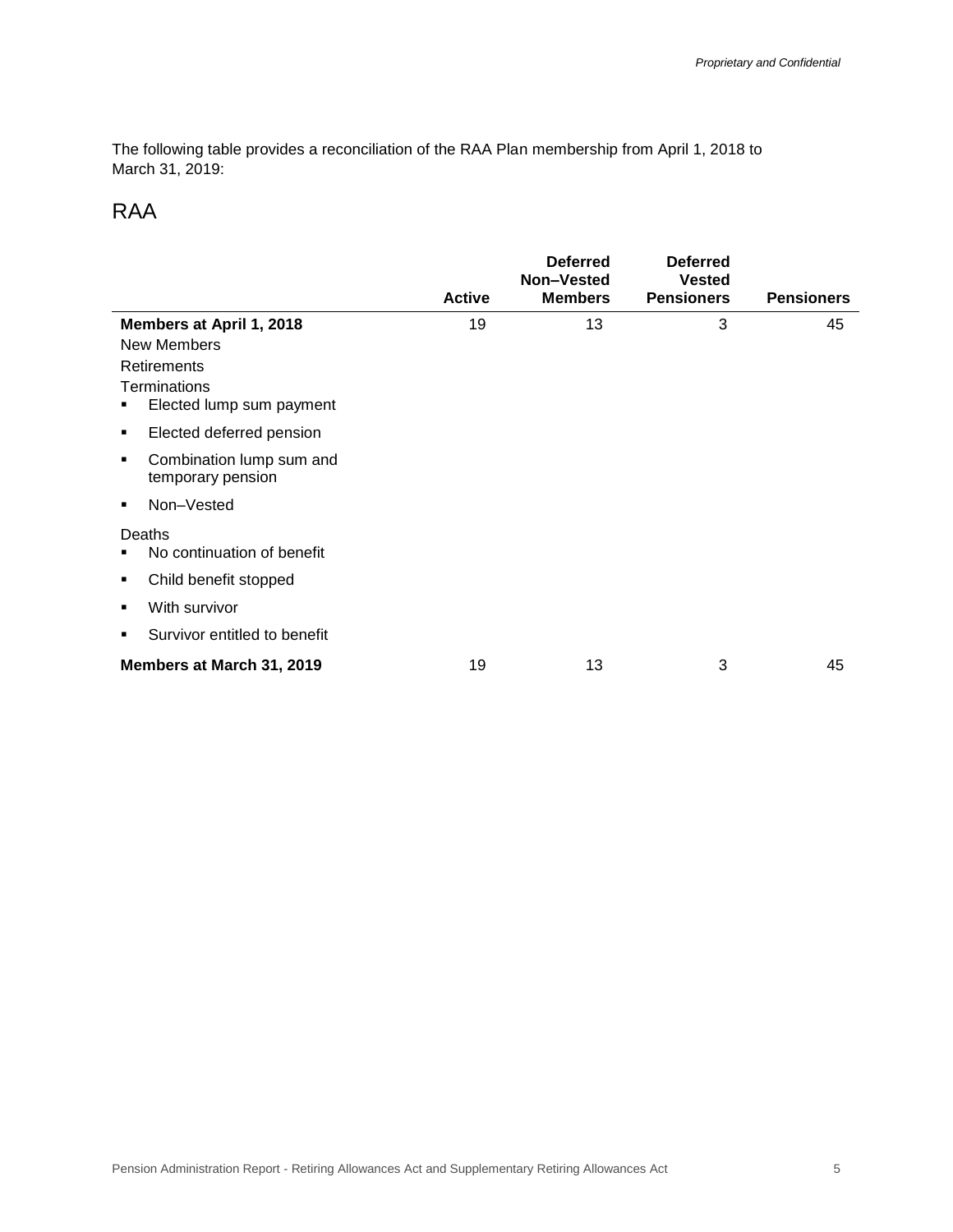The following table provides a reconciliation of the SRAA Plan membership from April 1, 2018 to March 31, 2019:

### SRAA

|                                   | <b>Deferred Vested</b> |                   |                   |
|-----------------------------------|------------------------|-------------------|-------------------|
|                                   | <b>Active</b>          | <b>Pensioners</b> | <b>Pensioners</b> |
| Members at April 1, 2018          | 19                     | 8                 | 49                |
| New Members                       |                        |                   |                   |
| Retirements                       |                        |                   |                   |
| Terminations                      |                        |                   |                   |
| Elected deferred pension<br>٠     |                        |                   |                   |
| Non-Vested<br>٠                   |                        |                   |                   |
| Deaths                            |                        |                   |                   |
| No continuation of benefit        |                        |                   |                   |
| Child benefit stopped<br>٠        |                        |                   |                   |
| With survivor<br>٠                |                        |                   |                   |
| Survivor entitled to benefit<br>٠ |                        |                   |                   |
| Division of Allowances<br>٠       |                        |                   |                   |
| Members at March 31, 2019         | 19                     | 8                 | 49                |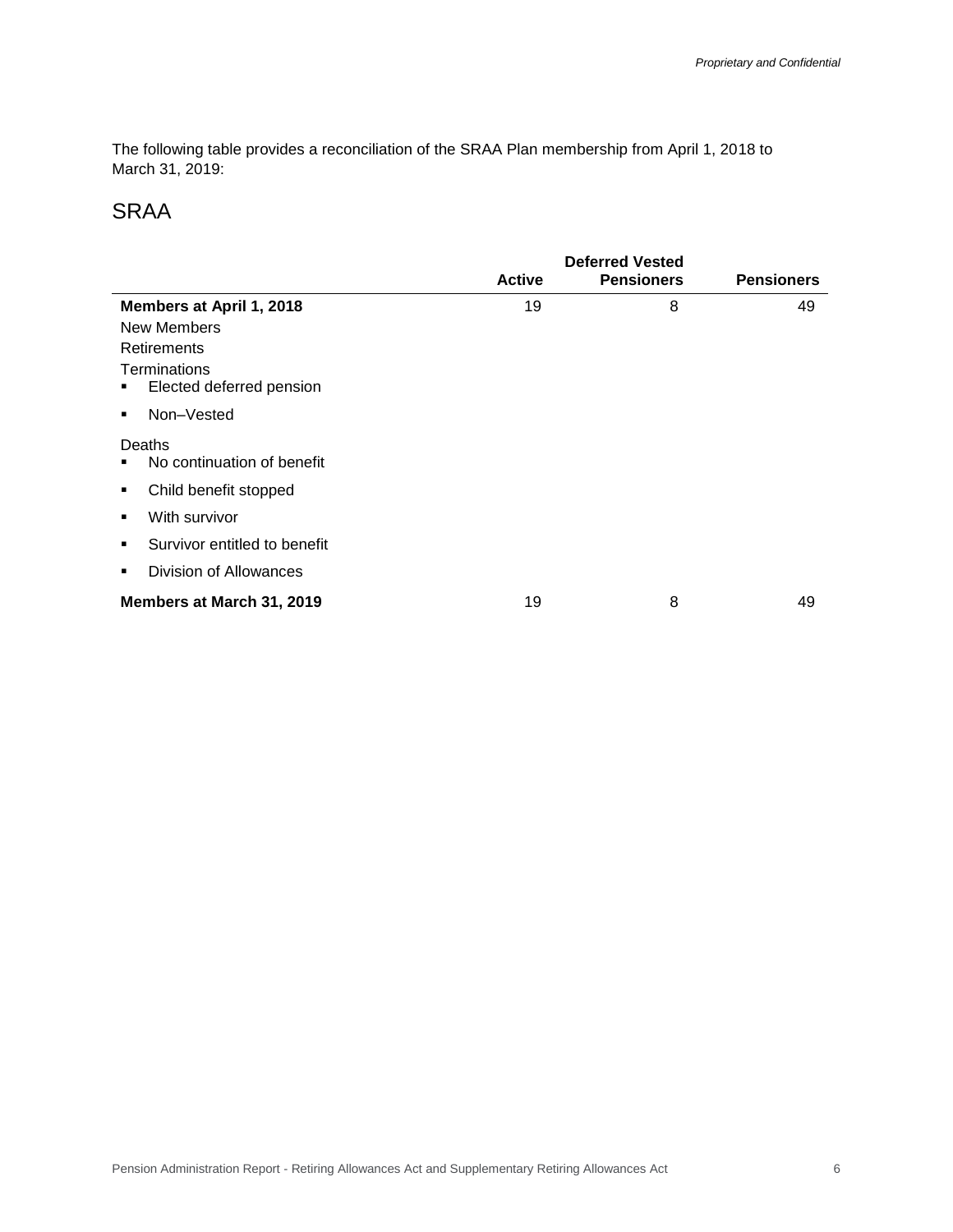# Actives

There are nineteen (19) Members at March 31, 2019. The nineteen (19) Members held the following position(s) at March 31, 2019:

| <b>Name</b>           | <b>Position(s)</b>      |
|-----------------------|-------------------------|
| Abernethy, Glen       | MLA, Minister           |
| Beaulieu, Tom         | MLA, Chairperson        |
| Blake Jr., Frederick  | MLA, Deputy Chairperson |
| Cochrane, Caroline A. | MLA, Minister           |
| Green, Julie A.       | MLA, Chairperson        |
| Lafferty, Jackson     | MLA, Speaker            |
| McLeod, Robert C.     | MLA, Minister           |
| McLeod, Robert R.     | MLA, Premier            |
| McNeely, Daniel M.    | MLA, Deputy Chairperson |
| Moses, Alfred         | MLA, Minister           |
| Nadli, Michael M.     | MLA                     |
| Nakimayak, Herb       | <b>MLA</b>              |
| O'Reilly, Kevin N.J.  | MLA, Chairperson        |
| Schumann, Wally W.    | MLA, Minister           |
| Sebert, Louis A.      | MLA, Minister           |
| Simpson, RJ           | MLA, Deputy Speaker     |
| Testart, Kieron W.G.  | MLA, Chairperson        |
| Thompson, Shane A.    | MLA, Chairperson        |
| Vanthuyne, Cory E.    | MLA, Chairperson        |

**Appendix A** contains a detailed history of positions held by current Members.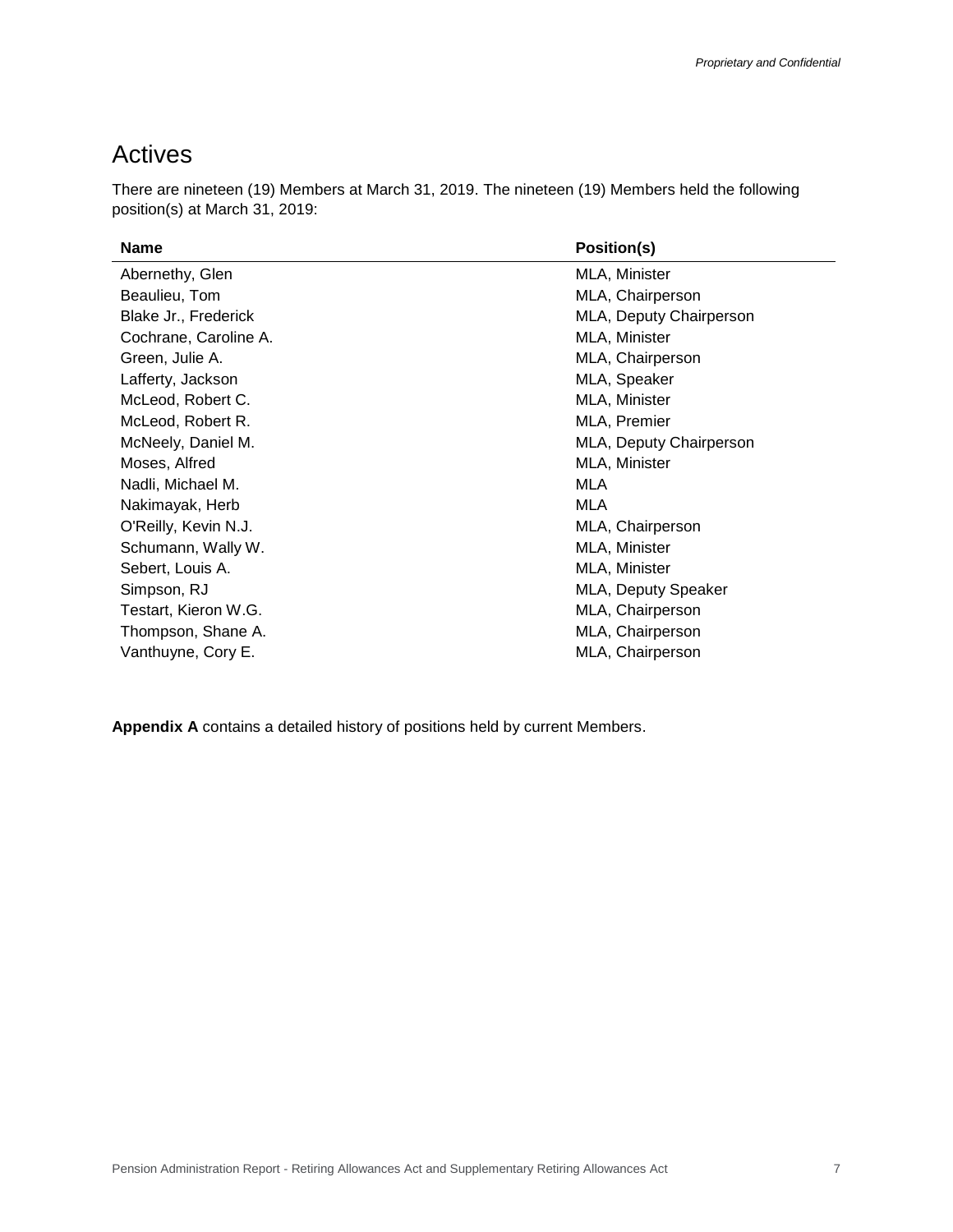### **Pensioners**

On March 31, 2019 there were forty-five (45) prior members or survivors of prior members receiving monthly pensions from the RAA and forty-nine (49) from the SRAA, as outlined in the following table.

On January 1 each year, pensions are increased to reflect changes in the cost of living as measured by the average Consumer Price Index to September 30 of the previous year. The January 1, 2019 increase was 2.21%.

Pages nine (9) and ten (10) show the pensions payable at April 1, 2019 to each Member under both the RAA and the SRAA. The table also shows the amount of pension each Member received in the twelve months from April 1, 2018 to March 31, 2019.

**Appendix B** provides a history of annual pension increases.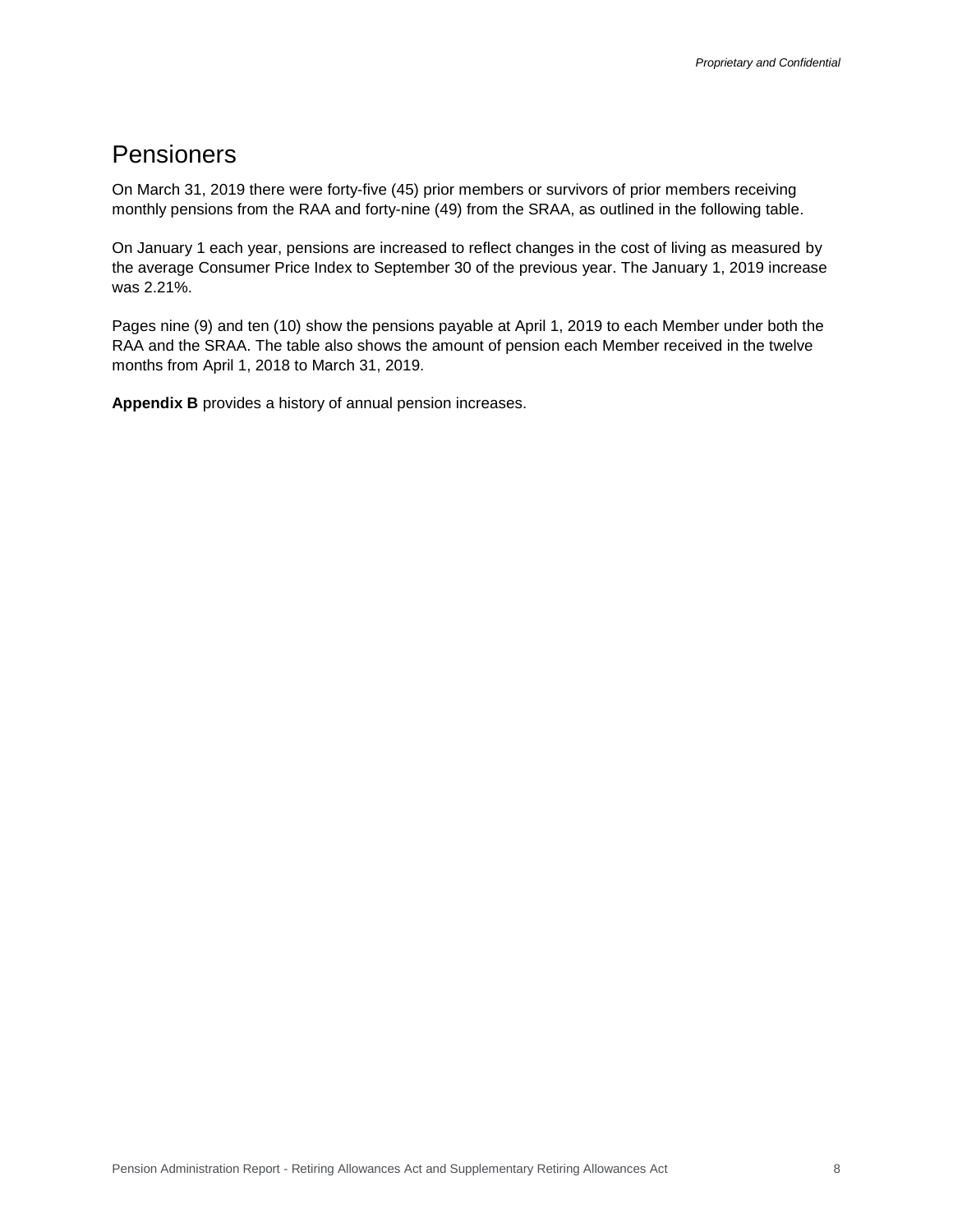| FOR PRE -1992 RAA<br><b>BENEFIT AND PRE-</b> | FOR POST-1991 RAA<br><b>BENEFIT AND POST-</b><br>4/1/1996 SRAA BENEFIT 4/1/1996 SRAA BENEFIT |
|----------------------------------------------|----------------------------------------------------------------------------------------------|
|----------------------------------------------|----------------------------------------------------------------------------------------------|

| <b>Pensioner</b>                                               | Date of<br>Retirement    | <b>Certain Period/</b><br><b>Temporary</b><br><b>Pension End</b><br>Date | Form of<br>Pension<br>1 | G'tee  | $%$ to<br>Spouse | Form of<br>Pension <sup>1</sup> G'tee |          | $%$ to<br><b>Spouse</b> |
|----------------------------------------------------------------|--------------------------|--------------------------------------------------------------------------|-------------------------|--------|------------------|---------------------------------------|----------|-------------------------|
| Allen, Roger                                                   | 1-Nov-2004               |                                                                          | n/a                     | n/a    | n/a              | J                                     | 5        | 66.7                    |
| Allooloo, Titus S.                                             | 1-Nov-1995               |                                                                          | J                       | 0      | 75               | J                                     | 5        | 66.7                    |
| Antoine, James L.                                              | 1-Dec-2003               |                                                                          | J                       | 0      | 75               | J                                     | 5        | 66.7                    |
| Appagag, Moses <sup>2</sup>                                    | 1-Jan-1995               |                                                                          | J                       | 0      | 75               | n/a                                   | n/a      | n/a                     |
| Arlooktoo, Joe                                                 | 1-Nov-1991               |                                                                          | J                       | 0      | 75               | n/a                                   | n/a      | n/a                     |
| Ballantyne, Penny A. (spouse)                                  | 1-Nov-1995               |                                                                          | S                       | 0      | 0                | S                                     | 0        | $\mathbf 0$             |
| Bisaro, Wendy                                                  | 1-Dec-2015               |                                                                          | n/a                     | n/a    | n/a              | J                                     | 5        | 66.7                    |
| Bouchard, Robert D.                                            | 1-Dec-2015               |                                                                          | n/a                     | n/a    | n/a              | J                                     | 5        | 66.7                    |
| Braden, William A.                                             | 1-Jun-2008               |                                                                          | n/a                     | n/a    | n/a              | J                                     | 5        | 66.7                    |
| Bromley, Robert                                                | 1-Dec-2015               |                                                                          | n/a                     | n/a    | n/a              | J                                     | 5        | 66.7                    |
| Cournoyea, Nellie Joy                                          | 1-Nov-1995               |                                                                          | J                       | 0      | 75               | J                                     | 5        | 66.7                    |
| Curley, Tagak <sup>2</sup>                                     | 1-Oct-1993               |                                                                          | J                       | 0      | 75               | n/a                                   | n/a      | n/a                     |
| Delorey, Paul A.                                               | 1-Nov-2011               |                                                                          | n/a                     | n/a    | n/a              | J                                     | 5        | 66.7                    |
| Dent. Charles A.                                               | 1-Oct-2007               |                                                                          | J                       | 0      | 75               | J                                     | 5        | 66.7                    |
| Elias, Betty A. (spouse)                                       | 1-Dec-2003               |                                                                          | n/a                     | n/a    | n/a              | S                                     | 0        | $\mathbf 0$             |
| Fraser, Ellen (spouse)                                         | 1-Dec-1983               |                                                                          | S                       | 0      | 0                | n/a                                   | n/a      | n/a                     |
| Gargan, Samuel                                                 | 1-Jan-2000               |                                                                          | J                       | 0      | 75               | n/a                                   | n/a      | n/a                     |
| Groenewegen, Jane M.                                           | 1-Dec-2015               |                                                                          | n/a                     | n/a    | n/a              | J                                     | 5        | 66.7                    |
| Handley, Joseph L.                                             | 1-Nov-2007               |                                                                          | n/a                     | n/a    | n/a              | J                                     | 5        | 66.7                    |
| Irniq, Peter                                                   | 1-Dec-1991               |                                                                          | J                       | 0      | 75               | n/a                                   | n/a      | n/a                     |
| Jacobson, Jackie                                               | 1-Dec-2015               |                                                                          | n/a                     | n/a    | n/a              | J                                     | 5        | 66.7                    |
| Kakfwi, Stephen                                                | 1-Dec-2003               |                                                                          | J                       | 0      | 75               | J                                     | 5        | 66.7                    |
| Krutko, David M                                                | 1-Nov-2011               | 1-Nov-2022                                                               | n/a                     | n/a    | n/a              | T/J                                   | 5        | 66.7                    |
| Lafferty, Leon                                                 | 1-Dec-2003               |                                                                          | n/a                     | n/a    | n/a              | J                                     | 5        | 66.7                    |
| Lewis, Brian W.                                                | 1-Nov-1995               |                                                                          | J                       | 0      | 75               | J                                     | 5        | 66.7                    |
| MacQuarrie, Robert H.                                          | 1-May-1990               |                                                                          | S                       | 15     | 0                | n/a                                   | n/a      | n/a                     |
| Marie-Jewell, Jeannie<br>McCallum, Eileen Beatrice<br>(spouse) | 1-Nov-1995<br>1-Nov-1987 |                                                                          | J<br>S                  | 0<br>0 | 75<br>0          | J<br>n/a                              | 5<br>n/a | 66.7<br>n/a             |
|                                                                |                          |                                                                          |                         |        |                  |                                       |          |                         |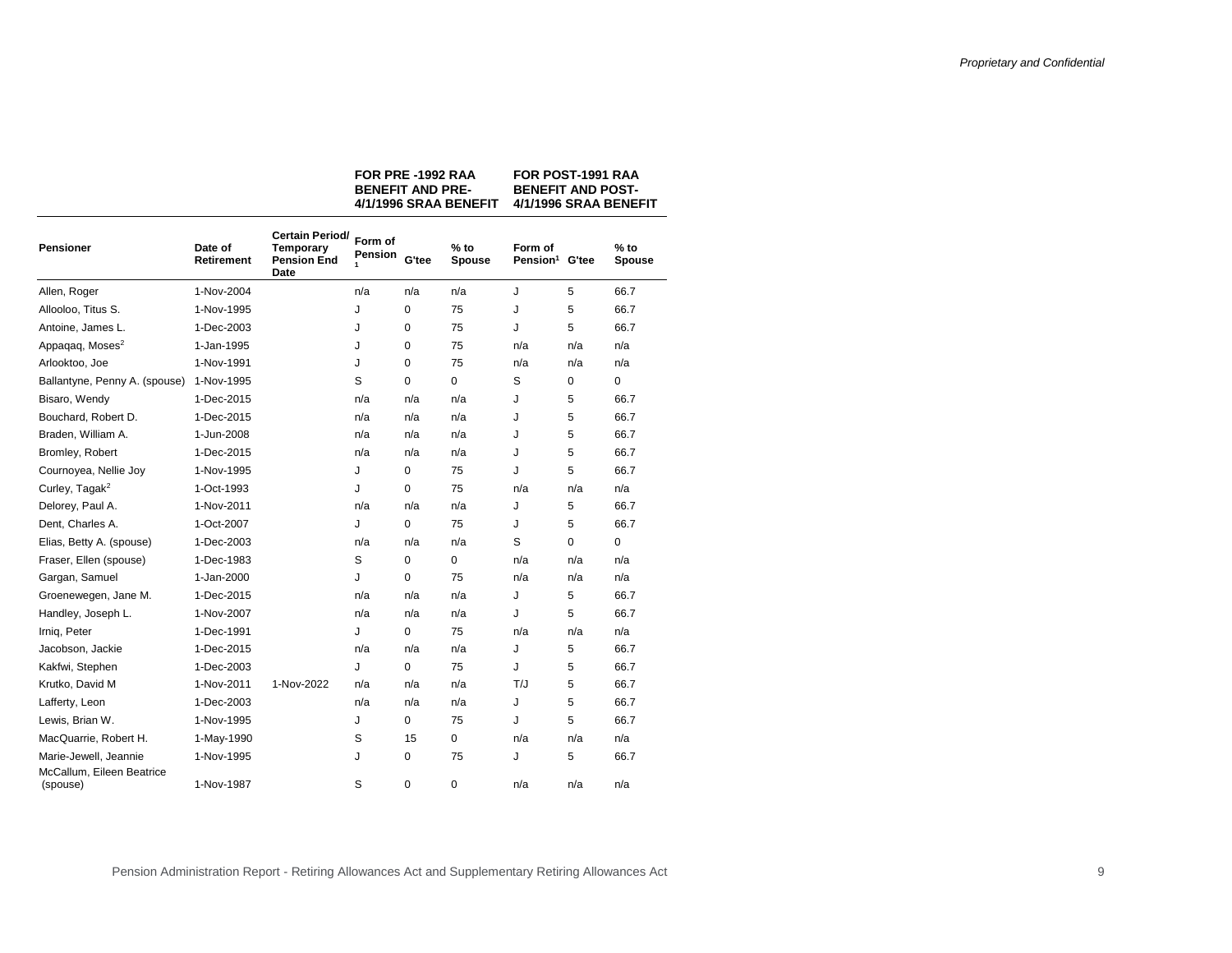|                                                     |                       |                                                                   |                         | BENEFII AND PRE-<br>4/1/1996 SRAA BENEFIT |                         | BENEFII AND PUSI-<br>4/1/1996 SRAA BENEFIT |       |                |
|-----------------------------------------------------|-----------------------|-------------------------------------------------------------------|-------------------------|-------------------------------------------|-------------------------|--------------------------------------------|-------|----------------|
| <b>Pensioner</b>                                    | Date of<br>Retirement | Certain Period/<br>Temporary<br><b>Pension End</b><br><b>Date</b> | Form of<br>Pension<br>1 | G'tee                                     | $%$ to<br><b>Spouse</b> | Form of<br>Pension<br>1                    | G'tee | % to<br>Spouse |
| McLaughlin, Bruce A.                                | 1-Nov-1991            |                                                                   | S                       | 10                                        | 0                       | n/a                                        | n/a   | n/a            |
| McLeod, Michael V.                                  | 1-Nov-2012            |                                                                   | n/a                     | n/a                                       | n/a                     | J                                          | 5     | 66.7           |
| Menicoche, Kevin A.                                 | 1-Dec-2015            | 1-Nov-2026                                                        | n/a                     | n/a                                       | n/a                     | T/J                                        | 5     | 66.7           |
| Miltenberger, J. Michael                            | 1-Dec-2015            |                                                                   | n/a                     | n/a                                       | n/a                     | J                                          | 5     | 66.7           |
| Morin, Donald A.                                    | 1-Jan-2000            |                                                                   | J                       | 0                                         | 75                      | n/a                                        | n/a   | n/a            |
| Nerysoo, Richard William                            | 1-Nov-1995            |                                                                   | J                       | 0                                         | 75                      | J                                          | 5     | 66.7           |
| Ng, Kelvin                                          | 1-Apr-1999            |                                                                   | J                       | $\Omega$                                  | 75                      | J                                          | 5     | 66.7           |
| Ningark, Celine (spouse)                            | 1-Dec-2016            |                                                                   | S                       | 0                                         | 0                       | S                                          | 0     | 0              |
| Ootes, Jake J.                                      | 1-Dec-2003            |                                                                   | n/a                     | n/a                                       | n/a                     | J                                          | 5     | 66.7           |
| Patterson, Dennis G.                                | 1-Nov-1995            |                                                                   | J                       | 0                                         | 75                      | J                                          | 5     | 66.7           |
| Pedersen, Asger Rye<br>Petrie, Lynn Marilyn Darlene | 1-Nov-1991            |                                                                   | S                       | 10                                        | 0                       | n/a                                        | n/a   | n/a            |
| (spouse)                                            | 1-Apr-2015            |                                                                   | S                       | $\mathbf 0$                               | $\Omega$                | n/a                                        | n/a   | n/a            |
| Pokiak, Calvin                                      | 1-Oct-2007            |                                                                   | n/a                     | n/a                                       | n/a                     | J                                          | 5     | 66.7           |
| Pollard, John D.                                    | 1-Nov-1995            |                                                                   | J                       | 0                                         | 75                      | J                                          | 5     | 66.7           |
| Pudluk, Ludy Kalluk <sup>3</sup>                    | 1-Nov-1995            |                                                                   | J                       | $\Omega$                                  | 75                      | J                                          | 5     | 66.7           |
| Rabesca, James <sup>2</sup>                         | 1-Jan-2000            |                                                                   | n/a                     | n/a                                       | n/a                     | J                                          | 5     | 66.7           |
| Roland, Floyd K.                                    | 1-Jan-2014            |                                                                   | n/a                     | n/a                                       | n/a                     | J                                          | 5     | 66.7           |
| Searle, David H. <sup>2</sup>                       | 1-Nov-1992            |                                                                   | J                       | 0                                         | 75                      | n/a                                        | n/a   | n/a            |
| Sibbeston, Nick G.                                  | 1-Nov-1991            |                                                                   | J                       | 0                                         | 75                      | n/a                                        | n/a   | n/a            |
| Todd, John H.                                       | 1-Apr-1999            |                                                                   | J                       | $\Omega$                                  | 75                      | J                                          | 5     | 66.7           |
| Villeneuve, Robert J.                               | 1-Oct-2007            |                                                                   | n/a                     | n/a                                       | n/a                     | J                                          | 5     | 66.7           |
| Wah-Shee, James J. <sup>2</sup>                     | 1-Mar-1995            |                                                                   | J                       | 0                                         | 75                      | n/a                                        | n/a   | n/a            |
| Whitford, Anthony W. J.                             | 1-Dec-2003            |                                                                   | J                       | 0                                         | 75                      | S                                          | 10    | $\mathbf 0$    |
| Wray, Rita (spouse)                                 | 1-Feb-1992            |                                                                   | S                       | $\mathbf 0$                               | 0                       | n/a                                        | n/a   | n/a            |
| Yakeleya, Norman S.                                 | 1-Dec-2015            | 1-Apr-2024                                                        | n/a                     | n/a                                       | n/a                     | T/J                                        | 5     | 66.7           |
| Zoe, Henry                                          | 1-Nov-1995            |                                                                   | J                       | 0                                         | 75                      | J                                          | 5     | 66.7           |

**FOR PRE -1992 RAA BENEFIT AND PRE-**

**FOR POST-1991 RAA BENEFIT AND POST-**

 $1$  J = Joint & Survivor; S = Single Life; C = Certain Period; T = Temporary Pension as part of combined lump sum/pension option

<sup>2</sup> These members are not entitled to a pension under the SRAA Plan

<sup>3</sup> Ludy Pudluk passed away on 7/1/2019; his spouse Katherina Lucy Pudluk is entitled to a survivor pension as of 8/1/2019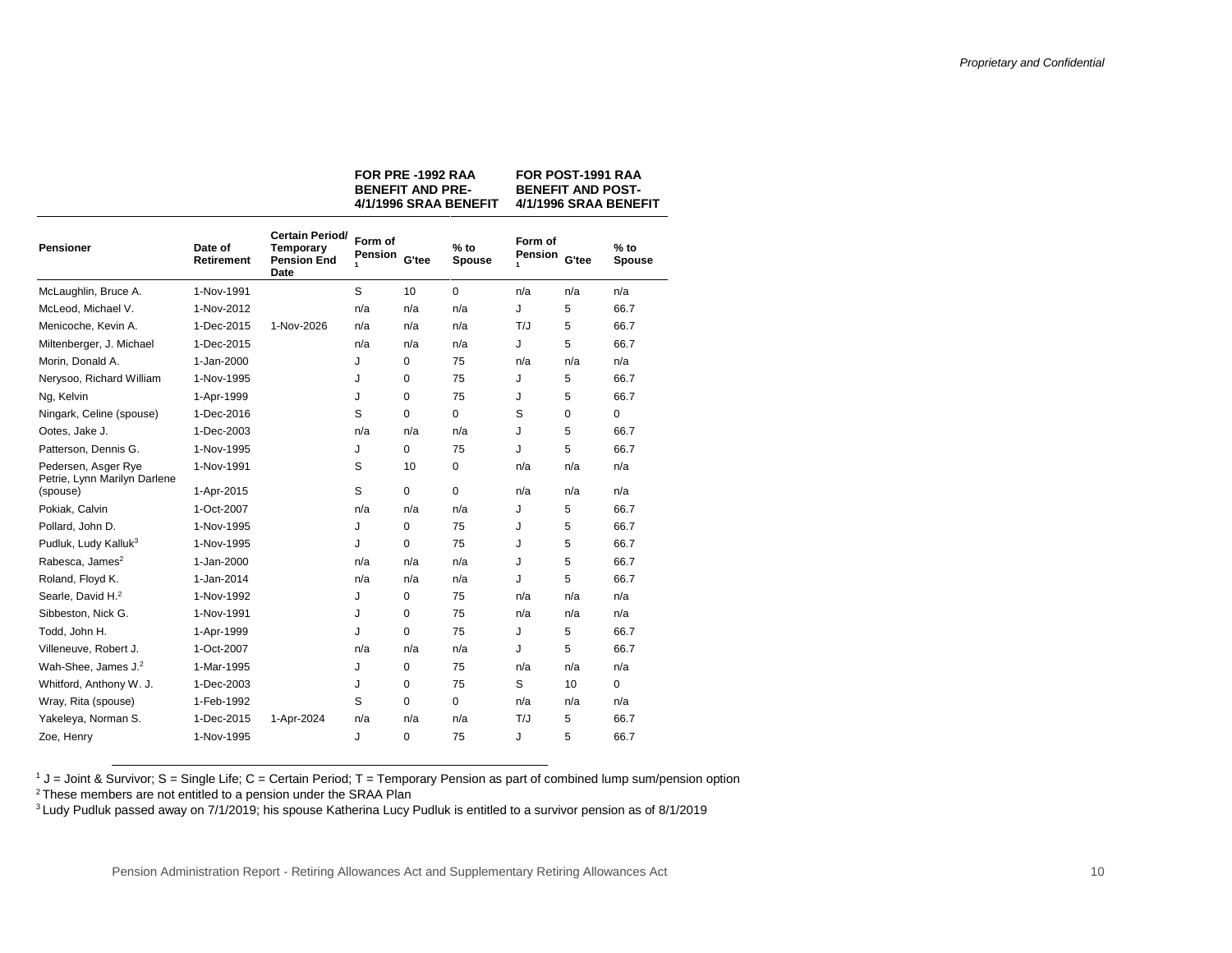## Deferred Vested Members

The following member has left the Assembly and is entitled to a pension from the RAA:

| <b>Name</b>        | <b>Date of Termination</b> | <b>Earliest Unreduced</b><br><b>Retirement Date</b> |
|--------------------|----------------------------|-----------------------------------------------------|
| Bell, Brendan R.   | October 1, 2007            | September 1, 2031                                   |
| Dolynny, Daryl     | November 20, 2015          | May 1, 2026                                         |
| Hawkins, Robert M. | November 20, 2015          | June 1, 2031                                        |

The following members have left the Assembly and are entitled to a pension from the SRAA:

| <b>Name</b>                   | <b>Date of Termination</b> | <b>Earliest Unreduced</b><br><b>Retirement Date</b> |
|-------------------------------|----------------------------|-----------------------------------------------------|
| Bell, Brendan R.              | October 1, 2007            | September 1, 2031                                   |
| Dolynny, Daryl                | November 20, 2015          | May 1, 2026                                         |
| Hawkins, Robert M.            | November 20, 2015          | June 1, 2031                                        |
| Lee, Sandy                    | April 1, 2011              | April 1, 2024                                       |
| Lough, Shawna L. <sup>1</sup> | N/A                        | April 1, 2028                                       |
| Nadli, Michael M.             | October 14, 2015           | November 1, 2024                                    |
| Nitah, Steven                 | November 24, 2003          | May 1, 2027                                         |
| Ramsay, Yazmarr D.            | November 20, 2015          | April 1, 2030                                       |

<sup>1</sup> Division of Allowance payment to ex-spouse

The RAA and SRAA deferred pensions shown above will be indexed each year until retirement. The amounts shown here include indexing from the date of termination to January 1, 2019.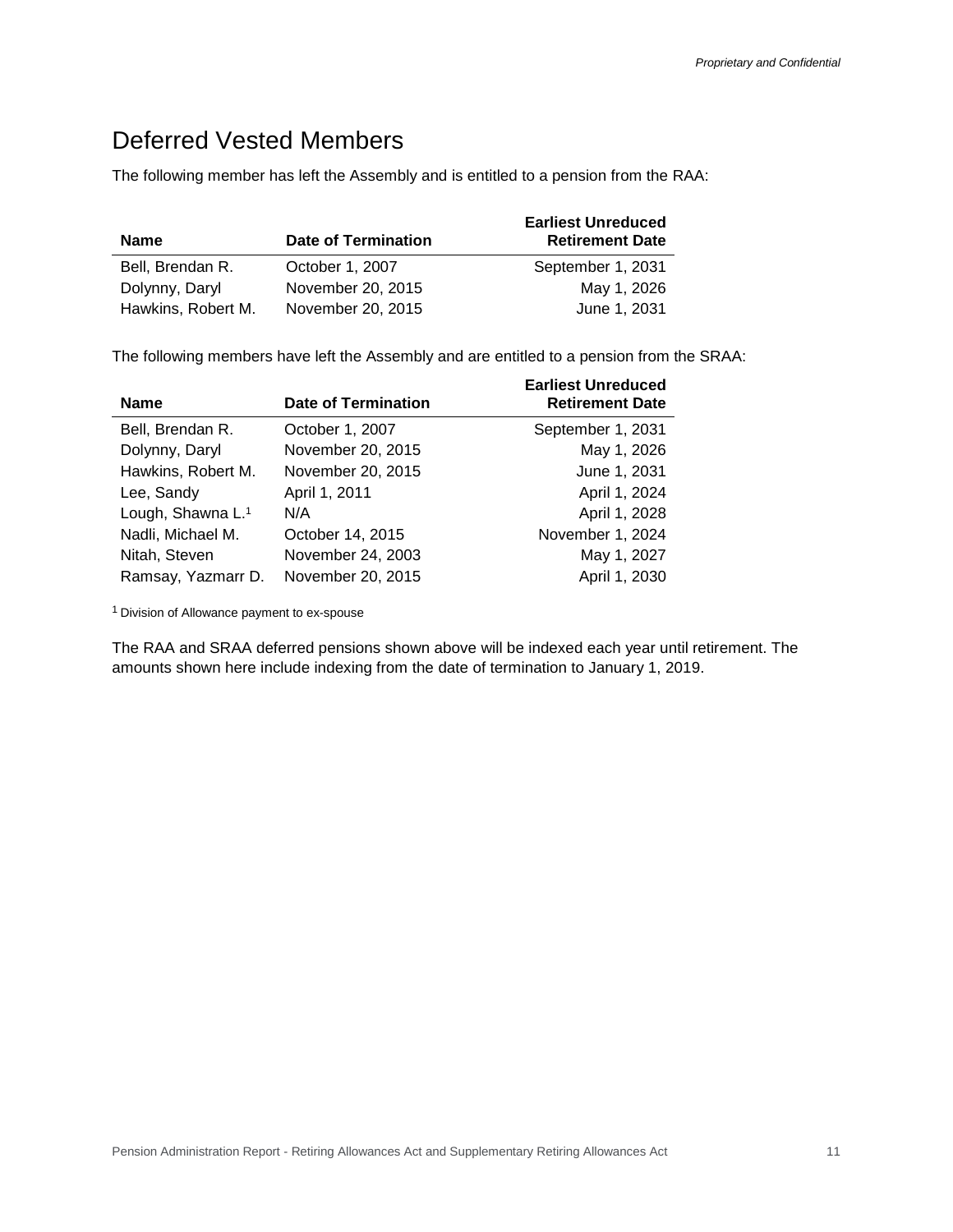# Non-Vested Terminated Members (Deferred Non-Vested)

There are thirteen (13) former Members in total who left the Assembly before becoming eligible for a pension. They have not been re-elected for more than two Assemblies; therefore, we have not shown details for these former Members. Such former Members who are re-elected must pay back to the RAA pension fund their contributions that were refunded when they left with interest in order to be reinstated in their previous service.

### Maximum Benefit

Section 20.1 of the Act states that the combined allowance payable under the RAA and the SRAA must not exceed, in total, 75% of the best average earnings of a member at retirement. There are currently no members who will reach the 75% maximum.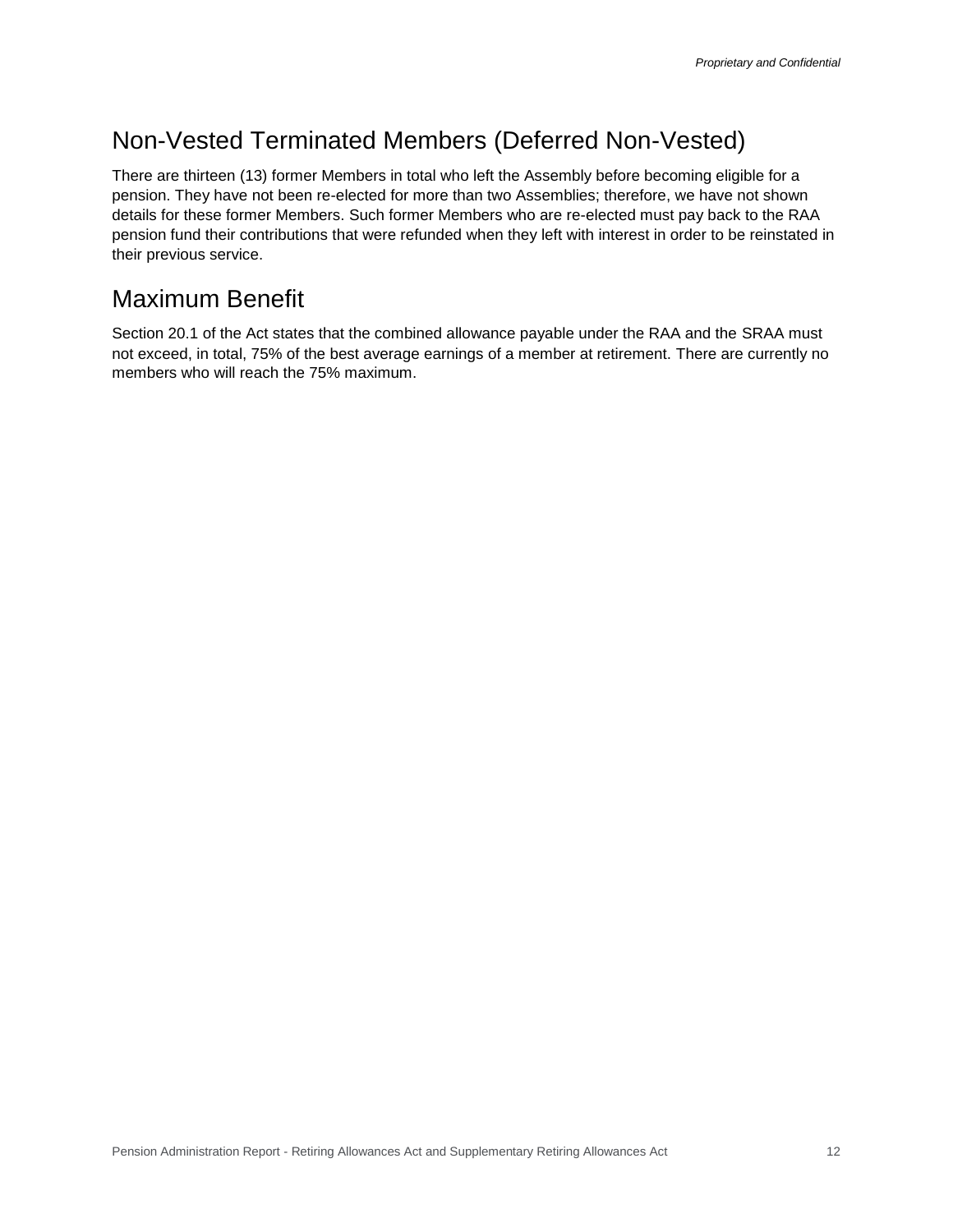# <span id="page-12-0"></span>Asset Information

# Retiring Allowances Act

#### **Details of the Fund**

The funds are currently held by CIBC Mellon and invested by Connor Clark & Lunn Financial Group (CC&L) and MFS Investment Managers. The details of the fund between April 1, 2018 and March 31, 2019 are summarized below.

| Market Value at April 1, 2018           | \$<br>23,967,666 |
|-----------------------------------------|------------------|
| Contributions                           |                  |
| <b>Members' Regular Contributions</b>   | \$<br>215,514    |
| <b>Other Contributions</b><br>٠         | 0                |
| <b>Assembly Contributions</b><br>٠      | 550,000          |
| Investment Income                       | \$<br>1,441,147  |
| <b>Benefits</b>                         |                  |
| <b>Pension Payments</b>                 | \$<br>(991, 288) |
| Lump Sum Payments<br>٠                  | 0                |
| Fees                                    |                  |
| <b>Investment Management Fees</b><br>٠  | \$<br>(89, 726)  |
| <b>Administration Expenses</b><br>٠     | (34, 046)        |
| <b>Actuarial Consulting Fees</b><br>٠   | (32, 159)        |
| <b>Other Fees</b><br>٠                  | (9,758)          |
| Market Value at March 31, 2019          | \$<br>25,017,350 |
| Amounts Payable and Receivable:         |                  |
| <b>Amounts Receivable</b><br>٠          | \$<br>0          |
| <b>Amounts Payable</b><br>٠             | (26, 214)        |
| Adjusted Market Value at March 31, 2019 | \$<br>24,991,136 |

#### **Rate of Return**

The fund earned a rate of return of 5.35% (net of all fees and expenses) during the fiscal year.

#### **Interest Credited on Contributions**

The interest credited on required contributions by Members was 1.29% for the period April 1, 2018 to March 31, 2019.

A history of interest rates credited on contributions appears in **Appendix B**.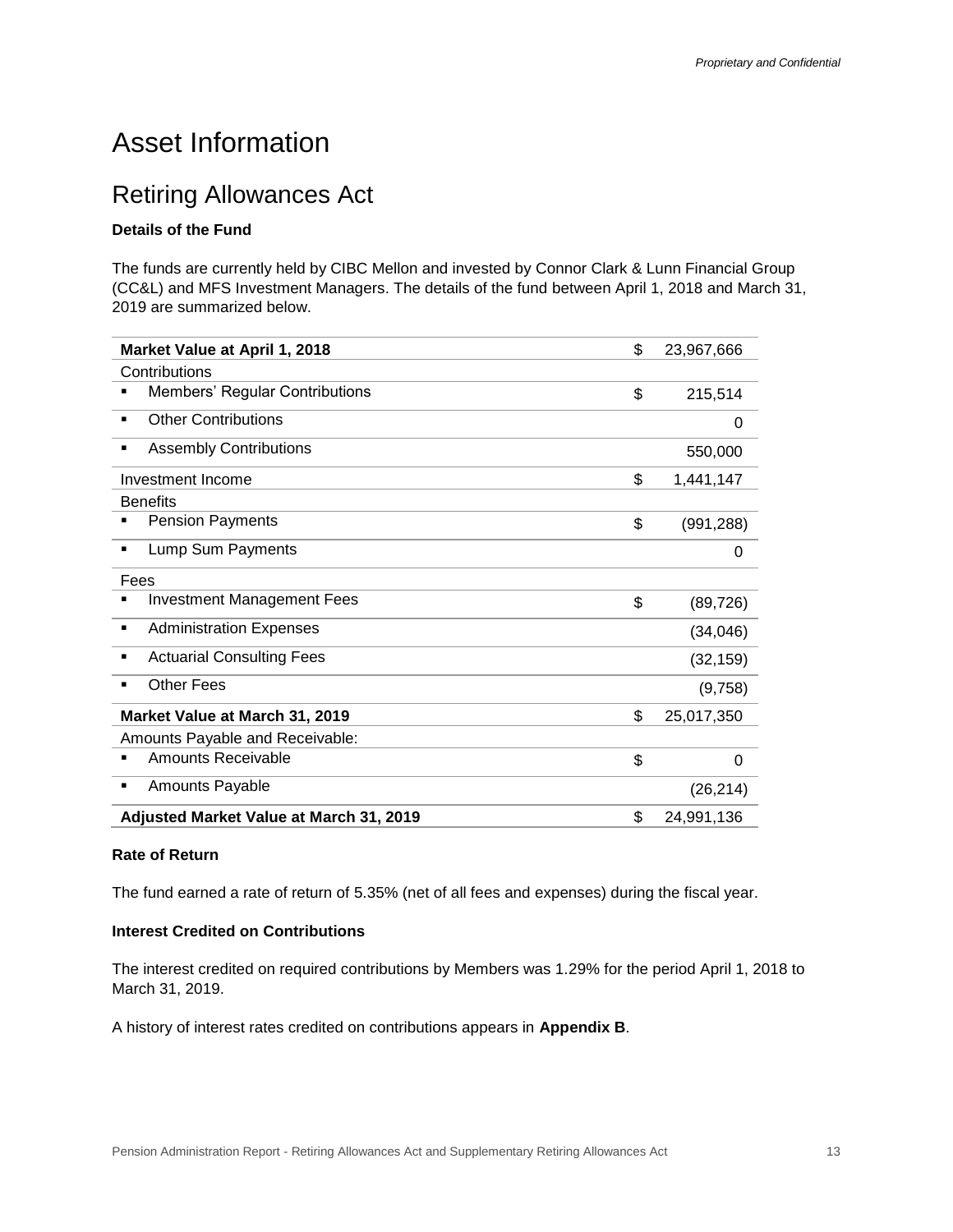# Supplementary Retiring Allowances Act

#### **Details of the Fund**

The assets of the SRAA form part of the Consolidated Revenue Fund and are held by CIBC Mellon and invested by Connor Clark & Lunn Financial Group (CC&L) and MFS Investment Managers. They constitute assets of the Government, not the Assembly. The details of the fund between April 1, 2018 and March 31, 2019 are summarized below:

| Market Value at April 1, 2018           | \$<br>33,511,344  |
|-----------------------------------------|-------------------|
| Contributions                           |                   |
| Members' Regular Contributions          | \$<br>0           |
| <b>Assembly Contributions</b><br>٠      | 710,000           |
| <b>Other Contributions</b>              | 0                 |
| Investment Income                       | \$<br>2,007,029   |
| <b>Benefits</b>                         |                   |
| <b>Pension Payments</b>                 | \$<br>(1,281,015) |
| Lump Sum Payments<br>٠                  | 0                 |
| Fees                                    |                   |
| <b>Investment Management Fees</b>       | \$<br>(121, 999)  |
| <b>Administration Expenses</b><br>٠     | (40, 530)         |
| <b>Actuarial Consulting Fees</b><br>٠   | (32, 306)         |
| <b>Other Expenses</b>                   | (9,758)           |
| Market Value at March 31, 2019          | \$<br>34,742,765  |
| Amounts Payable and Receivable:         |                   |
| <b>Amounts Receivable</b>               | \$<br>0           |
| <b>Amounts Payable</b><br>٠             | (32, 389)         |
| Adjusted Market Value at March 31, 2019 | \$<br>34,710,376  |

#### **Rate of Return**

The fund earned a rate of return of 5.42% (net of all fees and expenses) during the fiscal year.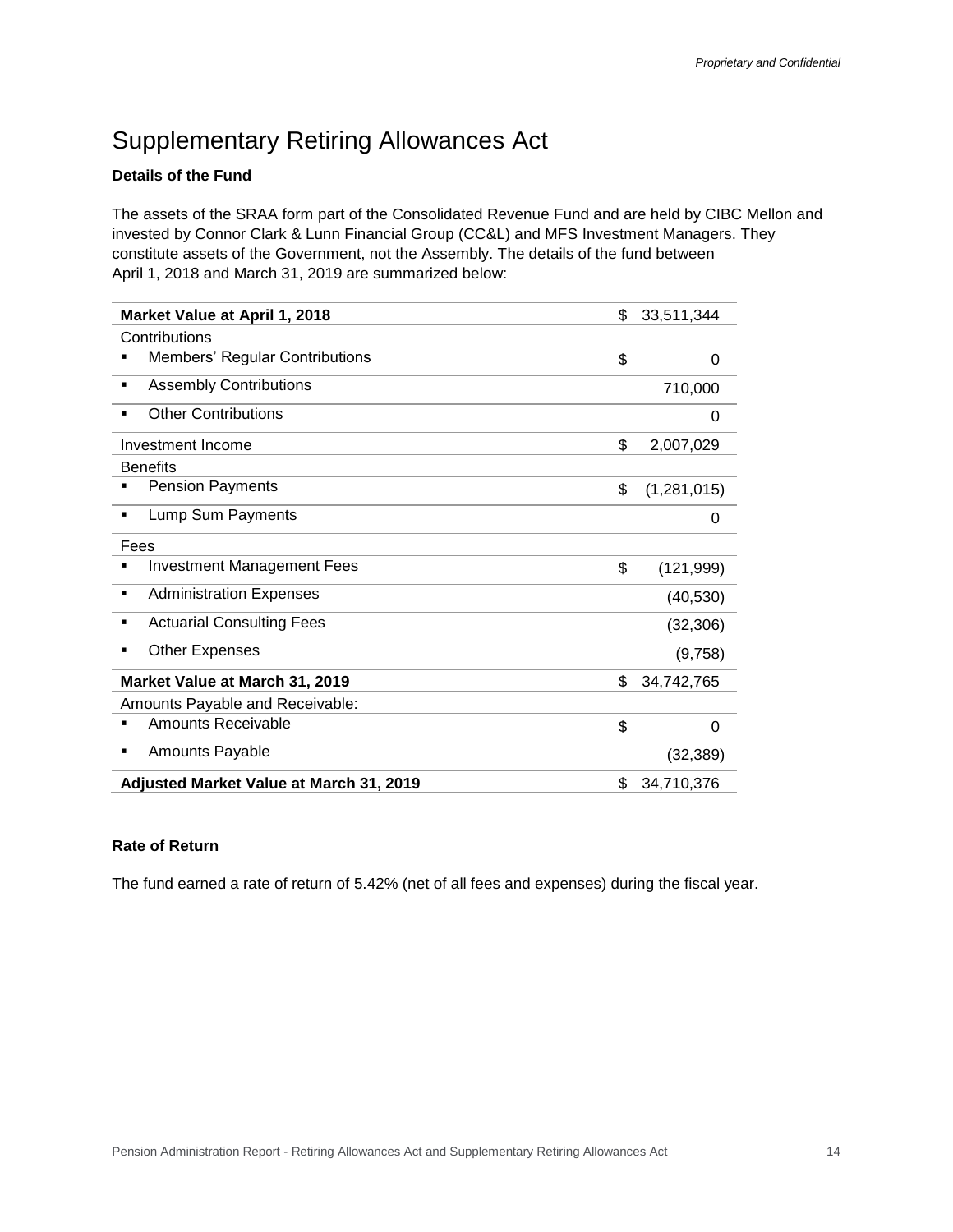**Equities** 

### Asset Mix

The following is a summary of the asset mix of the RAA at April 1, 2018 and April 1, 2019.

### Retiring Allowances Act

| <b>Assets</b> | April 1, 2018 | April 1, 2019 |
|---------------|---------------|---------------|
|               |               |               |
| Equities      | 50%           | 52%           |
| Fixed Income  | 50%           | 48%           |
| Short-Term    | $-0\%$        | $0\%$         |
| Total         | 100%          | 100%          |



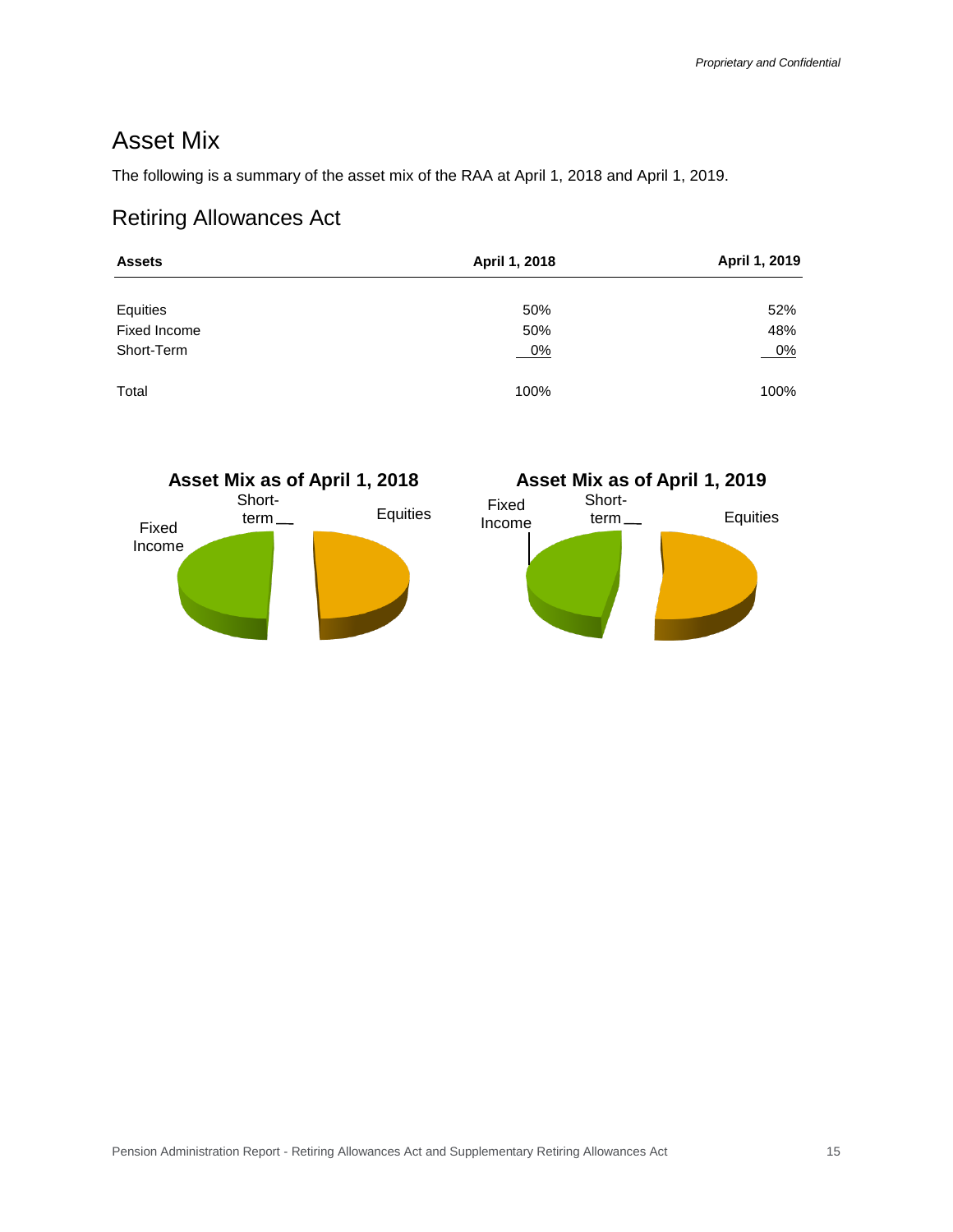The following is a summary of the asset mix of the SRAA at April 1, 2018 and April 1, 2019.

### Supplementary Retiring Allowances Act

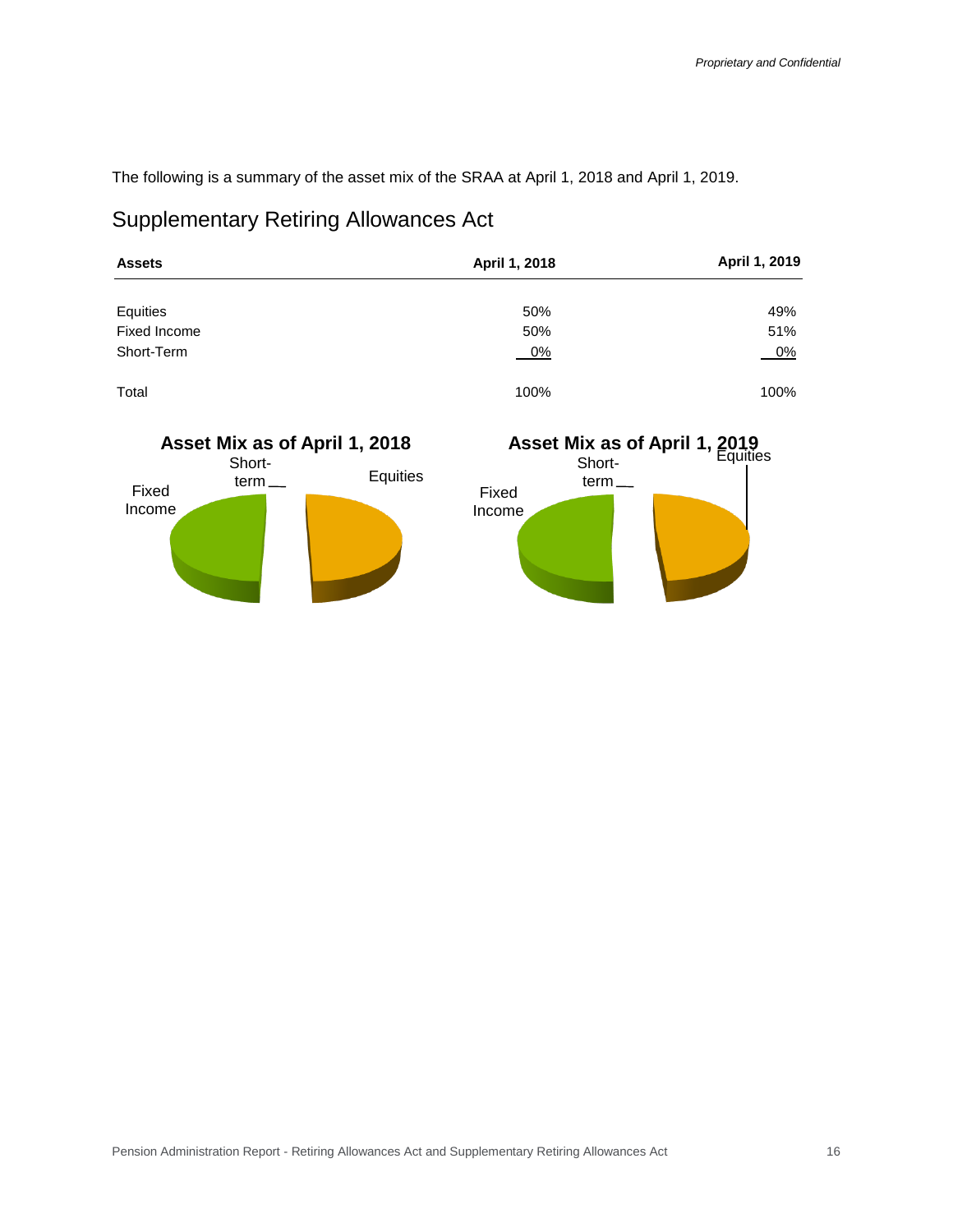# <span id="page-16-0"></span>Appendix A - Summary of Positions

Below is a history of the positions which the nineteen (19) Members have held and/or are currently holding:

| <b>Name</b>              | <b>Position</b>    | <b>Date in Position</b>            |  |
|--------------------------|--------------------|------------------------------------|--|
| 1. Abernethy, Glen       | <b>MLA</b>         | October 1, 2007-present            |  |
|                          | Deputy Chairperson | October 19, 2007-September 2, 2011 |  |
|                          | Minister           | October 27, 2011-present           |  |
| 2. Beaulieu, Tom         | <b>MLA</b>         | October 1, 2007-present            |  |
|                          | Chairperson        | October 7, 2008-September 2, 2011  |  |
|                          | Minister           | October 27, 2011-December 16, 2015 |  |
|                          | Chairperson        | January 11, 2016-present           |  |
| 3. Blake Jr., Frederick  | MLA                | October 3, 2011-present            |  |
|                          | Deputy Chairperson | February 18, 2016-present          |  |
| 4. Cochrane, Caroline A. | <b>MLA</b>         | November 23, 2015-present          |  |
|                          | Minister           | December 17, 2015-present          |  |
| 5. Green, Julie A.       | <b>MLA</b>         | November 23, 2015-present          |  |
|                          | Deputy Chairperson | December 17, 2015-present          |  |
| 6. Lafferty, Jackson     | <b>MLA</b>         | July 19, 2005-present              |  |
|                          | Chairperson        | October 24, 2006-August 30, 2007   |  |
|                          | Minister           | October 22, 2007-December 16, 2015 |  |
|                          | Speaker            | December 17, 2015-present          |  |
| 7. McLeod, Robert C.     | <b>MLA</b>         | November 25, 2004-present          |  |
|                          | Chairperson        | November 28, 2007-October 6, 2008  |  |
|                          | Minister           | October 7, 2008-present            |  |
| 8. McLeod, Robert R.     | <b>MLA</b>         | October 1, 2007-present            |  |
|                          | Minister           | October 22, 2007- October 28, 2011 |  |
|                          | Premier            | October 27, 2011-present           |  |
| 9. McNeely, Daniel M.    | <b>MLA</b>         | November 23, 2015-present          |  |
|                          | Deputy Chairperson | February 18, 2016-present          |  |
| 10. Moses, Alfred        | <b>MLA</b>         | October 3, 2011-present            |  |
|                          | Chairperson        | December 9, 2011-October 24, 2015  |  |
|                          | Minister           | December 17, 2015-present          |  |
| 11. Nadli, Michael M.    | <b>MLA</b>         | November 23, 2015-present          |  |
| 12. Nakimayak, Herb      | <b>MLA</b>         | November 23, 2015-present          |  |
|                          | Chairperson        | February 24, 2016-June 14, 2016    |  |
| 13. O'Reilly, Kevin N.J. | MLA                | November 23, 2015-present          |  |
|                          | Chairperson        | March 2, 2016-present              |  |
| 14. Schumann, Wally W.   | <b>MLA</b>         | November 23, 2015-present          |  |
|                          | Minister           | December 17, 2015-present          |  |
| 15. Sebert, Louis A.     | <b>MLA</b>         | November 23, 2015-present          |  |
|                          | Minister           | December 17, 2015-present          |  |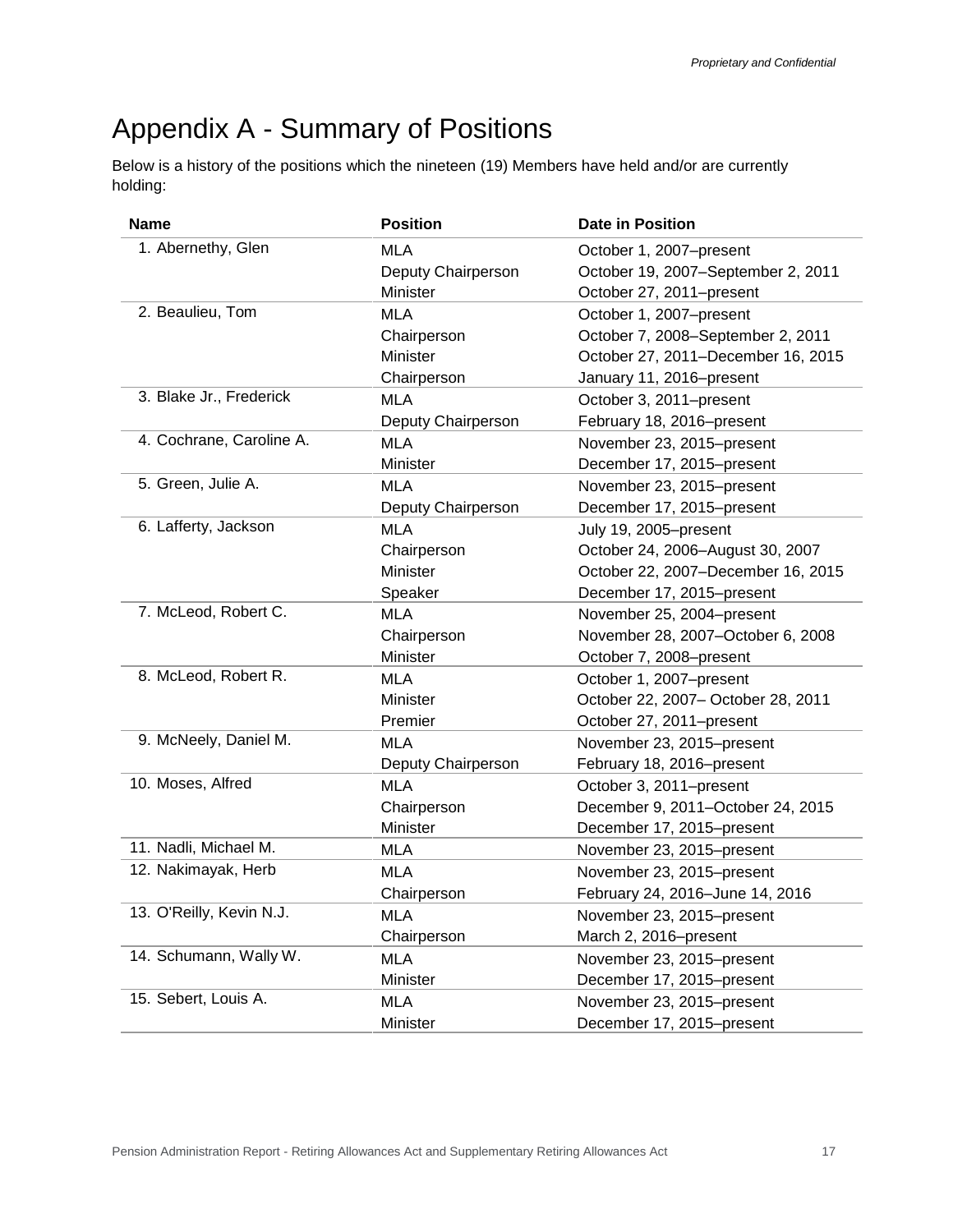| <b>Name</b>              | <b>Position</b>       | <b>Date in Position</b>   |
|--------------------------|-----------------------|---------------------------|
| 16. Simpson, RJ          | MLA                   | November 23, 2015-present |
|                          | <b>Deputy Speaker</b> | February 18, 2016-present |
| 17. Testart, Kieron W.G. | <b>MLA</b>            | November 23, 2015-present |
|                          | Chairperson           | February 25, 2016-present |
| 18. Thompson, Shane A.   | <b>MLA</b>            | November 23, 2015-present |
|                          | Chairperson           | February 22, 2016-present |
| 19. Vanthuyne, Cory E.   | <b>MLA</b>            | November 23, 2015-present |
|                          | Chairperson           | June 15, 2016-present     |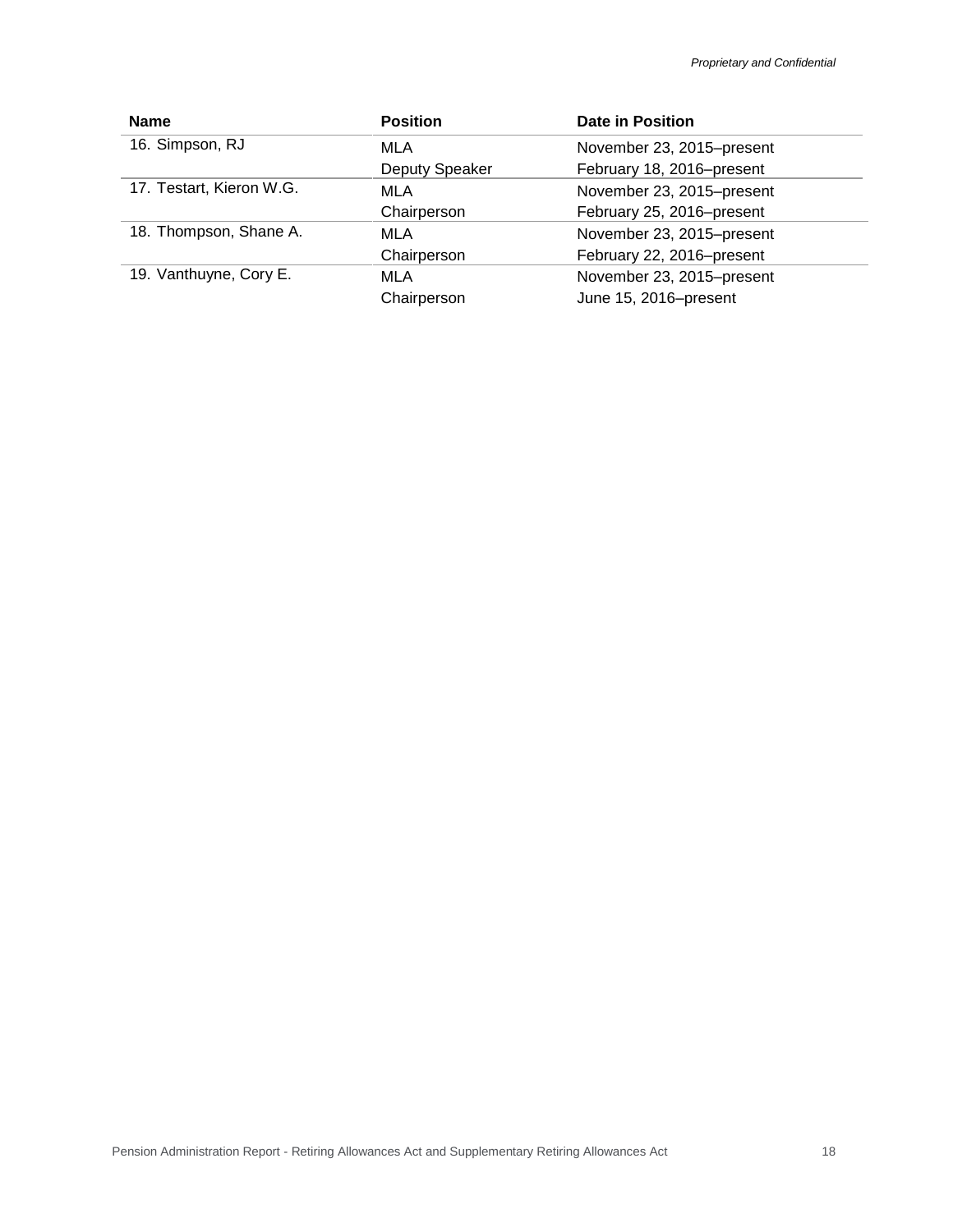# <span id="page-18-0"></span>Appendix B - Historical Interest Rates

Below is a history of interest rates credited on required contributions and a history of cost-of-living increases that have been applied to pensions in payment.

|                    | <b>Interest on Required</b> |                         |
|--------------------|-----------------------------|-------------------------|
| <b>Year Ending</b> | <b>Contributions</b>        | <b>Pension Increase</b> |
| March 31           | %                           | %                       |
| 2019               | 1.29                        | 2.21                    |
| 2018               | 1.02                        | 1.50                    |
| 2017               | 1.12                        | 1.41                    |
| 2016               | 1.24                        | 1.27                    |
| 2015               | 1.40                        | 1.66                    |
| 2014               | 1.45                        | 0.94                    |
| 2013               | 1.54                        | 1.95                    |
| 2012               | 1.66                        | 2.81                    |
| 2011               | 1.88                        | 1.41                    |
| 2010               | 1.69                        | 0.57                    |
| 2009               | 2.59                        | 2.50                    |
| 2008               | 3.10                        | 1.88                    |
| 2007               | 2.91                        | 2.23                    |
| 2006               | 2.48                        | 2.24                    |
| 2005               | 2.78                        | 1.69                    |
| 2004               | 2.75                        | 3.29                    |
| 2003               | 3.71                        | 1.57                    |
| 2002               | 3.73                        | 3.03                    |
| 2001               | 4.92                        | 2.55                    |
| 2000               | 5.03                        | 1.42                    |
| 1999               | 4.22                        | 0.96                    |
| 1998               | 4.43                        | 1.87                    |
| 1997               | 5.17                        | 1.57                    |
| 1996               | 6.09                        | 1.65                    |
| 1995               | 7.51                        | 0.64                    |
| 1994               | 5.06                        | 1.84                    |
| 1993               | 6.25                        | 2.07                    |
| 1992               | 6.58                        | 5.83                    |
| 1991               | 8.10                        | 4.83                    |
| 1990               | 10.33                       | 4.71                    |
| 1989               |                             | 4.06                    |
| 1988               |                             | 4.39                    |
| 1987               |                             | 4.14                    |
| 1986               |                             | 3.85                    |
| 1985               |                             | 4.56                    |
| 1984               |                             | 7.07                    |
| 1983               |                             | 11.45                   |